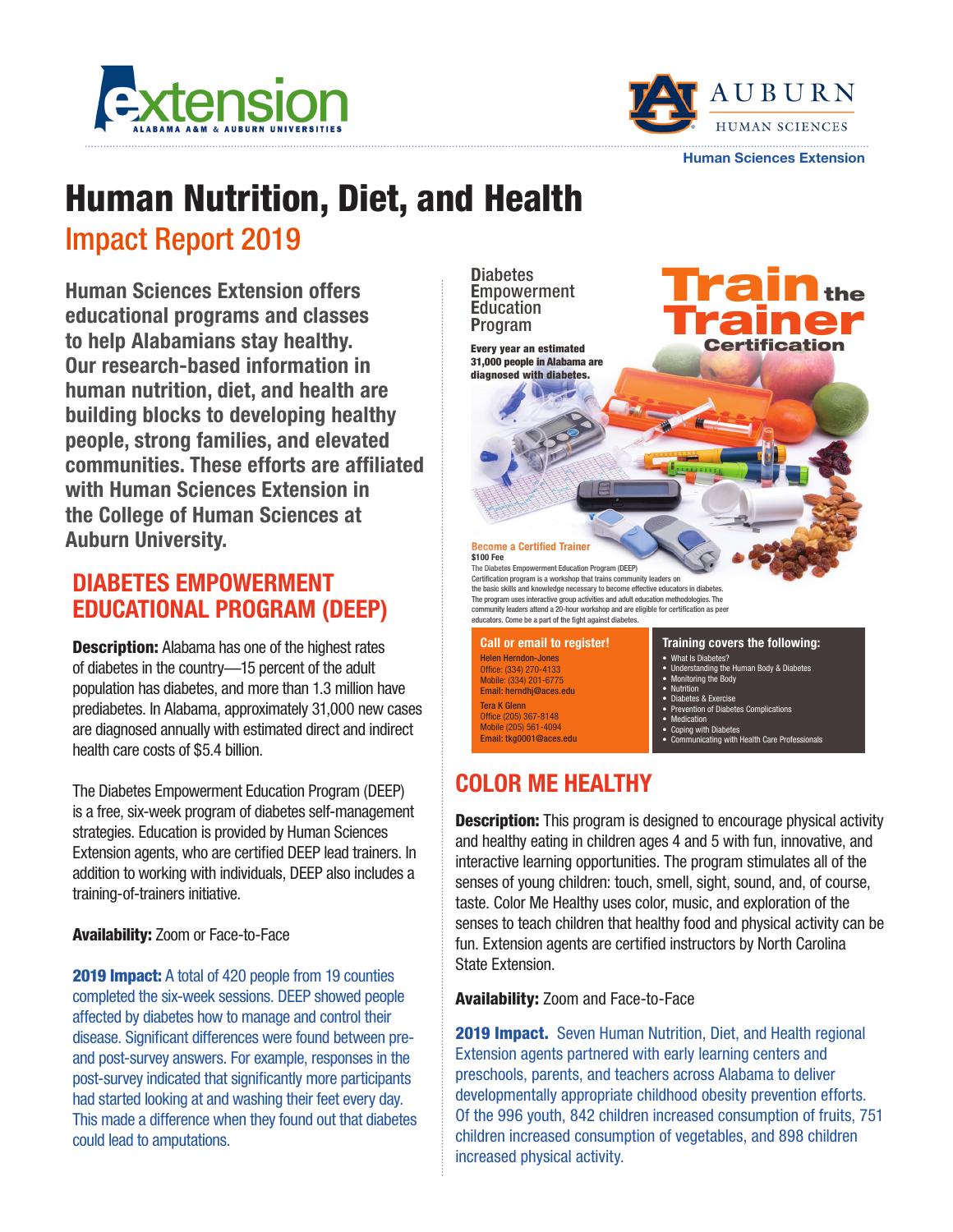### ALABAMA BREASTFEEDING CHILD CARE CERTIFICATION

**Description:** This initiative is one of the many ways Human Sciences Extension is tackling Alabama's infant mortality rate and supporting obesity prevention. Extension agents work with child care providers to increase their knowledge and application of breastfeeding best practices by using direct education, policy change, and hands-on application. The initiative is endorsed by the Alabama Partnership for Children.

#### Availability: Zoom or Face-to-Face

2019 Impact: A total of 31 child care centers are certified as breastfeeding friendly, and 63 individuals completed the breastfeeding friendly child care training. More than 1,000 children under the age of 5 are being directly affected through the environmental and policy changes implemented because of the certification process. These mothers and children are seeing breastfeeding welcomed, supported, and encouraged in a multitude of ways including images of breastfeeding mothers, access to children's books that include nursing mammals, and mothers being encouraged to nurse in the infant rooms.

### Alabama Breastfeeding Friendly Child Care Certification

Why be certified?

- Infants who receive breast milk have a reduced risk of sudden infant death syndrome (SIDS).
- Infants who receive breast milk have stronger immune systems and get sick less often.
- Your child care program's commitment to providing breastfeeding support can help provide the best start in life for infants.
- Participation can provide marketing benefits for your child care program.
- Breast milk is a reimbursable meal component if your program participates in the Child and Adult Care Food Program (CACFP).
- A collaborative effort of the Alabama Cooperative Extension System, the Alabama Department of Public Health, Alabama Partnership for Children, and the Alabama Breastfeeding Committee.
	- All child care providers, including home-based, center-based, licensed, or license exempt, may apply for this certification.

The Alabama Cooperative Extension System (Alabama A&M University and Auburn University) is an equal opportunity educator and employer. Everyone is welcome! New January 2019, FCS-2306

Contact your county Extension office for more information on how to get started or email Christina.Levert@aces.edu.

Extension smart START

© 2019 by the Alabama Cooperative Extension System. All rights reserved. www.aces.edu

# RIGHT BITE

**Description:** The Right Bite Diabetes Cooking School is a fun way to learn how to enjoy delicious food prepared with less fat, sugar, and sodium. Managing diabetes and other chronic diseases does not have to be boring or tasteless. The Right Bite Diabetes Cooking School shows people affected by diabetes how to enjoy healthy food, while controlling their diabetes. It provides excellent information that will help anyone preparing food to control diabetes, high blood pressure, or any other chronic disease. Participants learn about controlling portions, reading labels, using various sweeteners, choosing carbohydrates wisely, increasing fiber, choosing the right fats, and controlling high blood pressure.

#### Availability: Zoom or Face-to-Face

2019 Impact. Two Human Nutrition, Diet, and Health regional Extension agents collaborated with local and state partners to deliver diabetes meal planning with a focus on food preparation and nutrition. Thirtytwo participants from three counties completed the four Right Bite lessons. Participants learned about controlling portions, reading labels, using various sweeteners, making wise carbohydrate choices, increasing fiber, choosing the right fats, and controlling high blood pressure. After participating in the fourweek Right Bite Diabetes Cooking School, people with diabetes made the following improvements in their diets:

- Salted foods at the table less
- Ate more foods with 2 to 3 grams of fiber per serving
- Ate at least three veggies per day
- Ate a nonstarchy veggie at lunch and dinner
- Drank fewer sugar-sweetened beverages
- Drank at least 8 glasses of water a day
- Drank water before a meal to reduce hunger
- Used hands to show portion size
- Used canola, peanut, or olive oil in place of other oils
- Used food label nutrition facts